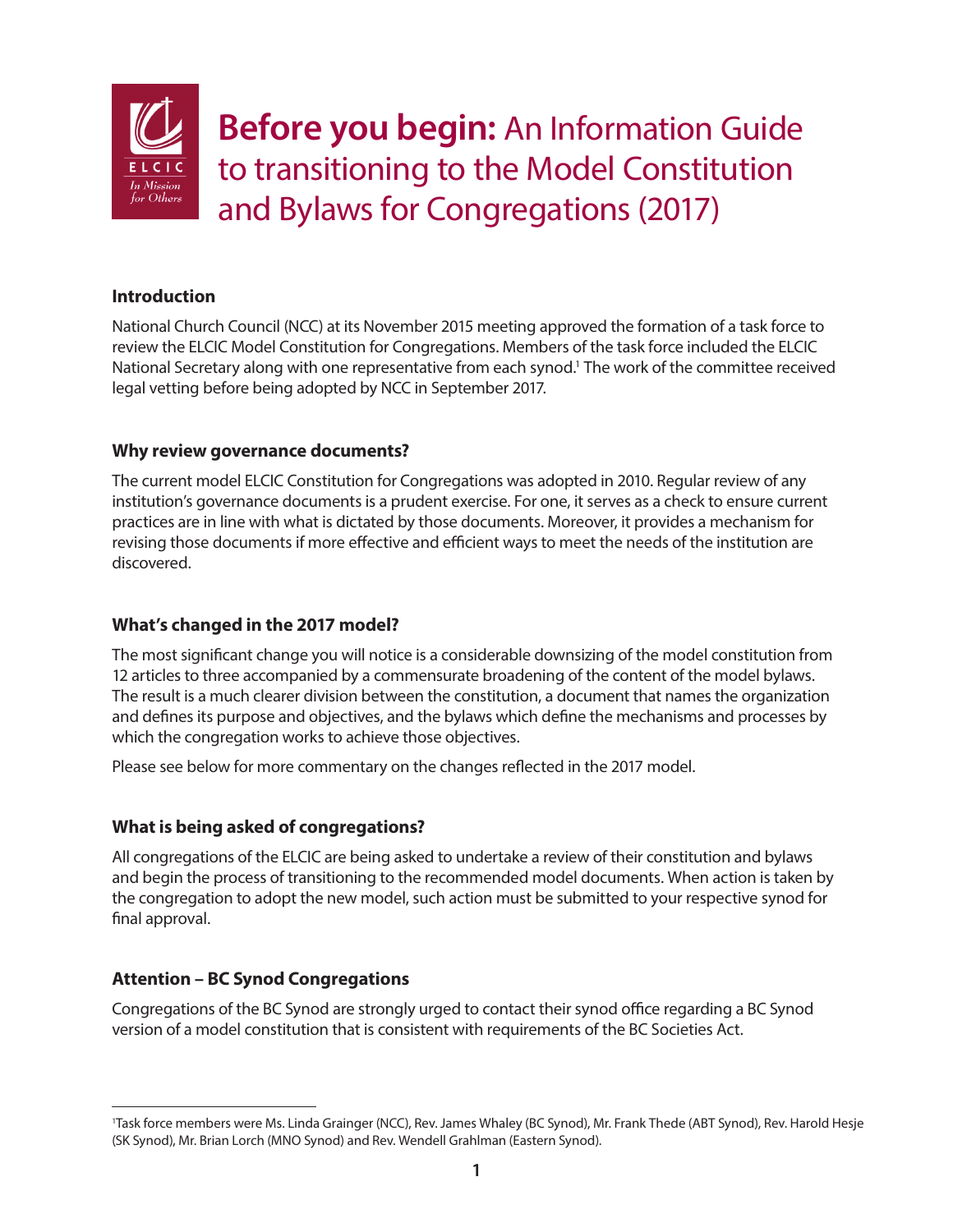### **Can the model be adopted without any adjustment on the part of our congregation?**

Yes, but please be aware that are a few places where you must fill in information pertinent to your local situation. These are:

| • Constitution - ARTICLE 1 | Your congregation's legal name and location and if applicable information<br>pertaining to your congregation's incorporation (i.e., incorporating act,<br>date of incorporation and incorporation number). Please remember to<br>use your legal name if it is different from the name commonly used. |
|----------------------------|------------------------------------------------------------------------------------------------------------------------------------------------------------------------------------------------------------------------------------------------------------------------------------------------------|
|                            | . Bylaws - PART VI - Section 1 The age a member must attain to be granted voting rights at<br>congregational meetings.                                                                                                                                                                               |
|                            | • Bylaws – PART VI – Section 6 The number of members needed to form a quorum at a congregational<br>meeting.                                                                                                                                                                                         |
|                            | • Bylaws – PART VII – Section 1 The number of Congregational Council members (note: no fewer than six)                                                                                                                                                                                               |

#### **May a congregation change aspects of the model to suit its own needs?**

Yes, there is latitude for customizing the model document to suit local needs but keep in mind that all modifications will need to be ratified by your synod before becoming official. Listed below are some areas where customization might occur.

| • Bylaws PART VI - Section 7 | In some circumstances, proxy or absentee voting may be allowed/<br>required because of the congregation's status through incorporation by<br>provincial or federal legislation. Please check the pertinent legislation for<br>information concerning the correct and appropriate use of proxy/absentee<br>voting (including the extent of its power, its duration, revocability and so<br>forth). More detailed discussion of proxy and absentee voting is provided<br>as an appendix to this document. |
|------------------------------|---------------------------------------------------------------------------------------------------------------------------------------------------------------------------------------------------------------------------------------------------------------------------------------------------------------------------------------------------------------------------------------------------------------------------------------------------------------------------------------------------------|
| • Bylaws PART VI - Section 8 | While Bourinot's Rules of Order is recommended, other standard sets of<br>practices may be adopted.                                                                                                                                                                                                                                                                                                                                                                                                     |
| • Bylaws PART VII            | A congregation currently using what was labelled ARTICLE IX - Alternate 2<br>in the 2010 model constitution is welcome to continue using that structure<br>for its congregational council.                                                                                                                                                                                                                                                                                                              |

#### **Are there components of the model which may not be amended?**

Yes. Congregations may not amend ARTICLE II – Confession of Faith.

In addition, any provisions in the bylaws governing the relationship between the congregation and the ELCIC or the congregation's synod office including requirements for communication with or seeking the advice of the synod may not be amended.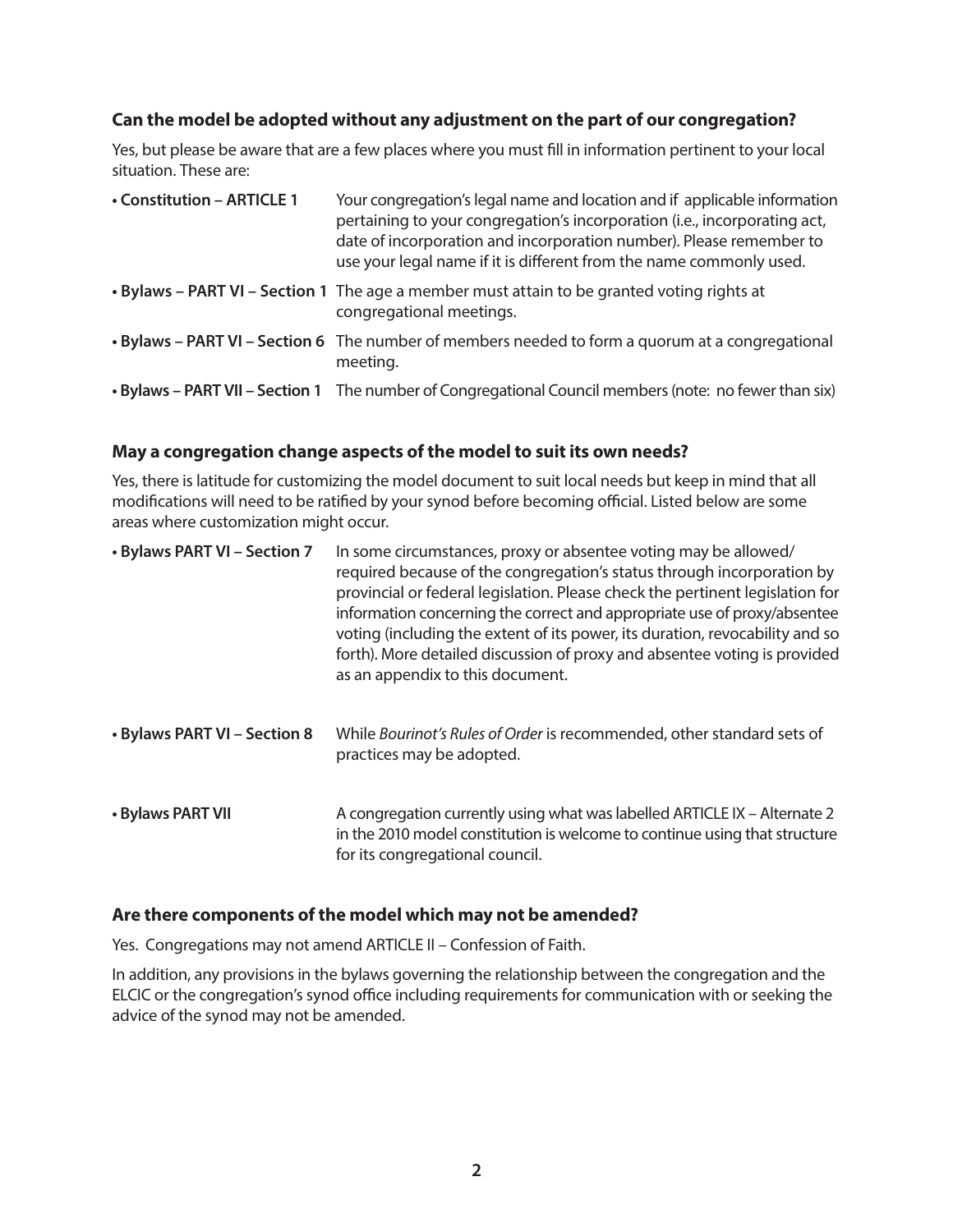## **Other Notable Aspects of the New Model Constitution and Bylaws**

#### **1. Bylaws – PART I – Membership – Section 5**

A mechanism is introduced to trigger an annual review of the membership roster including placement of members on a responsibility list and removal of members from the membership roster. The role of the responsibility list is seen as means for tracking members' activity.

#### **2. Bylaws – PART II – Reconciliation and Discipline of a Member**

Note the addition of "reconciliation using restorative practices" as being the primary goal when attempting to resolve strife or other matters as a first alternative before considering disciplinary action.

#### **3. Bylaws – PART III – Authority**

Section 7 outlines threshold levels for determining the viability of congregations and a process to be followed when a congregation falls below those thresholds.

#### **4. Bylaws – PART VI – Section 5 – Notice of Meetings**

In order that information about upcoming congregational meetings reaches all eligible voting members, notice of said meetings must be communicated by mail or electronic mail. By making meeting dates and times known to all members, as opposed to only those who happen to be present when verbal announcements are made, congregations may be able to increase attendance.

#### **5. Bylaws – PART VI – Section 6 - Quorum**

In defining quorum, it is recommended that congregations use an absolute number as opposed to a percentage-based definition. Congregations should also consider choosing a number for quorum that negates the possibility that the members of the congregational council could themselves represent a majority of those in attendance at a properly called congregational meeting. To this end, it is suggested that quorum be at least two times the number of council members plus one (e.g., if council has six members, the quorum for a congregational meeting would be set at 13).

#### **6. Bylaws – PART VII – Section 1 – Election of Congregational Council Members**

Recommended length of council terms is two years but this may be adjusted to suit local needs. In choosing the number of council members and the length of terms, give consideration to succession planning. At an inaugural meeting of a congregation, it is recommended that terms of office be staggered to avoid scenarios in which more than a majority of council members have their terms expire at the same time.

#### **7. Bylaws – PART IX – Section 2 – Amendments**

With the transfer of all logistical aspects of congregational operations to bylaws from the constitution, bylaw amendments will now be subject to approval by the congregation's synod.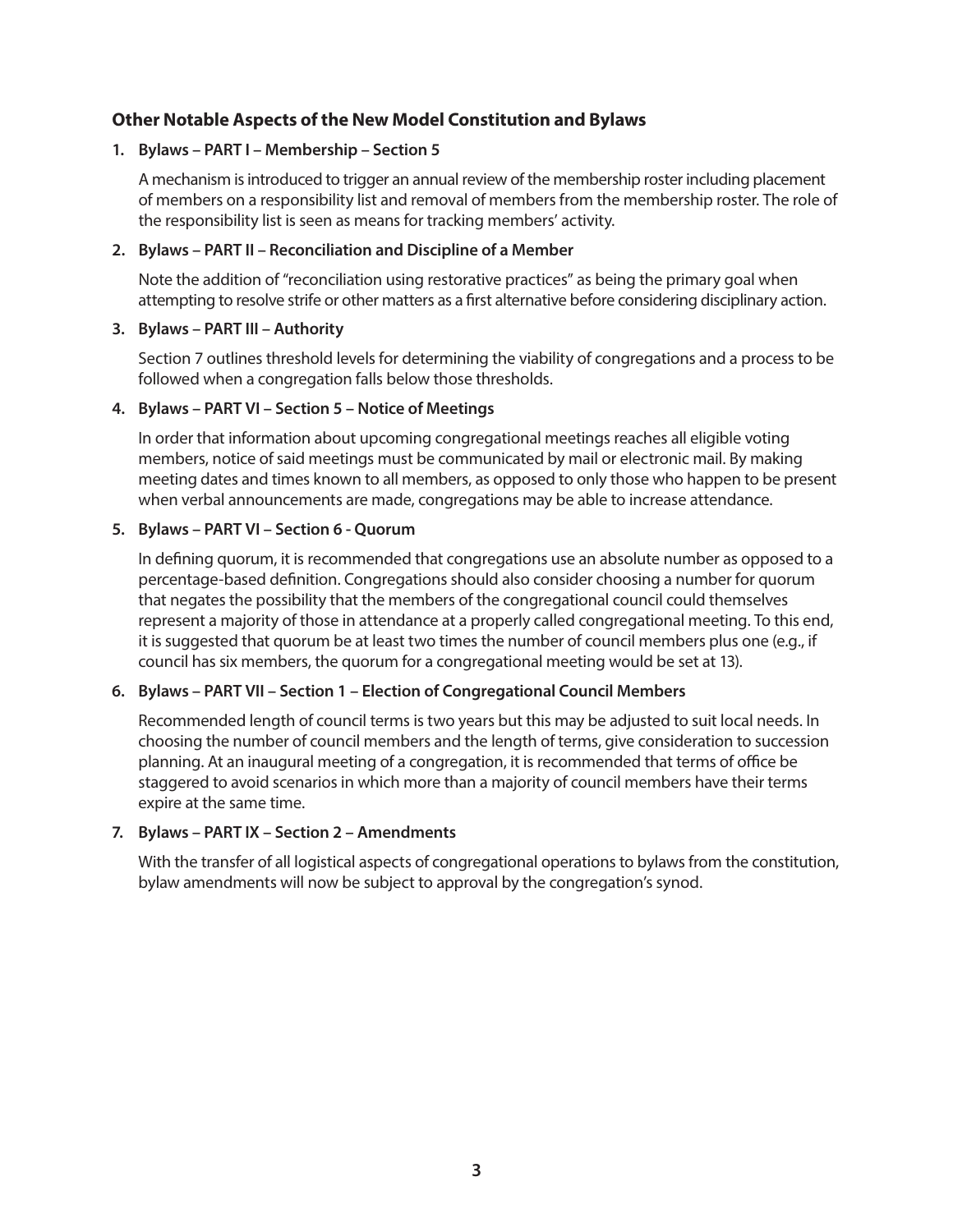

# A Guide for ELCIC Congregations whose Incorporated Status Requires Proxy and/or Absentee Voting

*October 2017, by Wendell Grahlman*

In the ELCIC's Model Constitution and Bylaws for Congregations (2017), Bylaw Part VI Section 7 states:

 Proxy or absentee voting shall not be permitted in the transaction of any of the business of the congregation.

This is therefore considered the norm for ELCIC Congregations for any decisions held at congregational (annual) meetings.

Bourinot's Rules of Order<sup>1</sup> is the standard parliamentary procedure for ELCIC congregations. (People may also be familiar with Robert's Rules of Order.<sup>2</sup>) Both of them automatically prohibit proxy voting (unless required by law) as being incompatible with a deliberative assembly in which membership is individual, personal, and non-transferable. In Bourinot's, it is stated that a member needs to be present in order to cast a vote.<sup>3</sup> Sometimes this principle is stated as "one person, one vote" where it is understood that the member, having the best interests of the congregation at heart, is physically present at the meeting and thus able to speak and vote. While proxy voting is widely used in shareholder meetings of public companies, the church is a non-share organization, where proxy and absentee voting are usually limited or prohibited altogether in such organizations.4

However, various congregations across the church are incorporated by either legislative action or by choice. Federal legislation and, in some cases, provincial legislation having to do with incorporation for not-for-profit organizations include various provisions for proxy and/or absentee voting. Each incorporated congregation will need to be aware of the legislative context in which it exists and be diligent in keeping up to date with any requirements, including proxy and/or absentee voting. Note that provincial and federal law as legislative acts take precedence over the ELCIC's constitutional and bylaw documents.

#### **Note:**

While proxy and absentee voting may be used by members at a member's meeting, it cannot be used at a meeting of the congregation's council.<sup>5</sup> Councillors have a responsibility to attend council meetings; if they are absent a certain number of times, often prescribed in the bylaws, then the councillor must resign or be removed from the council; one doesn't simply continue on the council participating through proxy votes.

<sup>1</sup> Bourinot's Rules of Order, Fourth Edition, Geoffrey Stanford, McClelland & Stewart Inc., 1995

<sup>2</sup> Robert's Rules of Order Newly Revised, 11th edition, Henry M Robert III, De Capo Press, 2011

<sup>&</sup>lt;sup>3</sup> Bourinot's Rules of Order, Fourth Edition, pg 27

<sup>4</sup> Eli Mina, http://www.elimina.com/insights/rule-proxies.htm

<sup>5</sup> Bourinot's Rules of Order, Fourth Edition, pg 85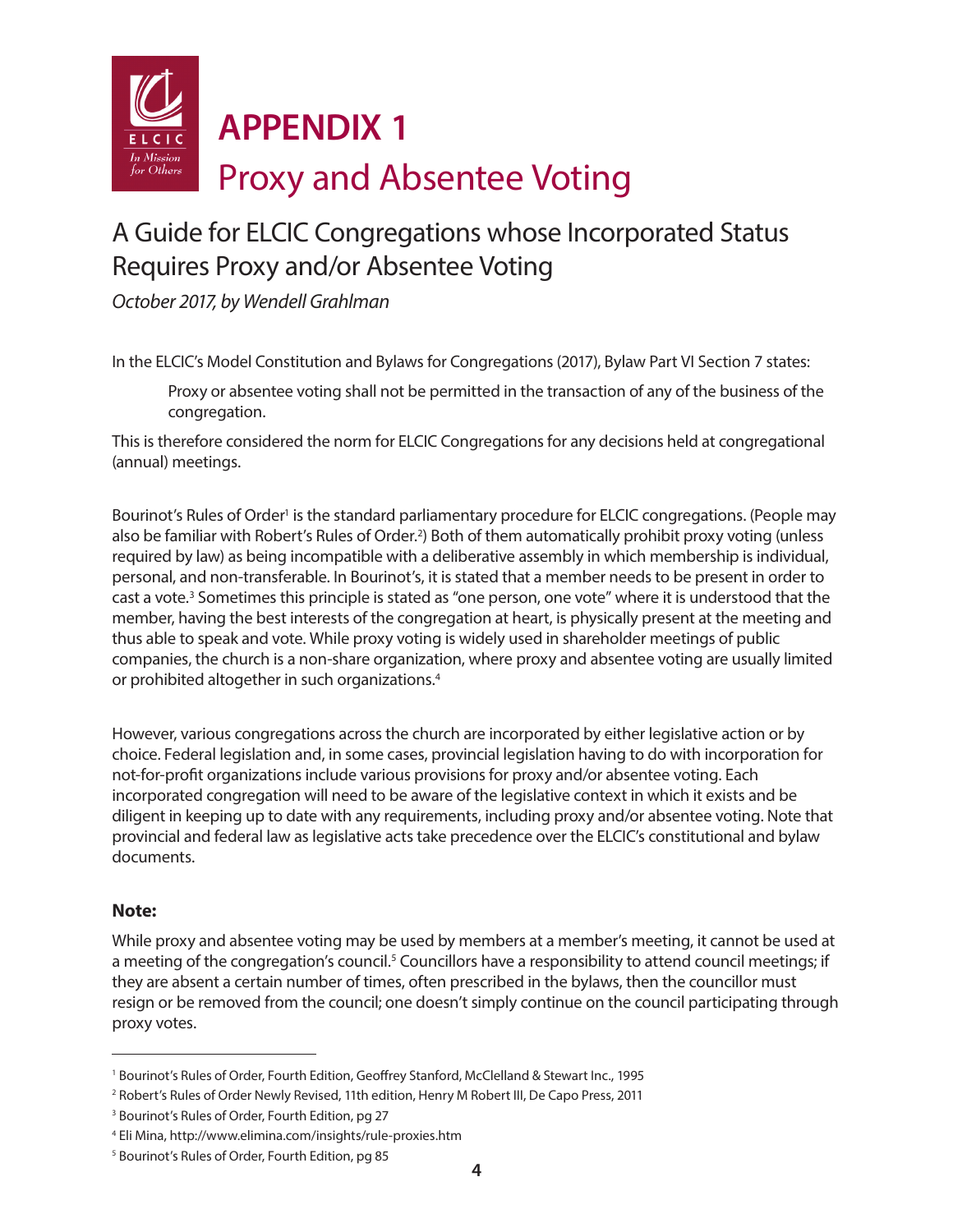The following will help guide incorporated congregations if they choose to carry out proxy or absentee voting procedures.

- "Many people incorrectly assume that proxy voting is an automatic right that every voter has. They believe proxy voting must be there to prevent the disenfranchisement of absent members. In fact, proxy voting is only permitted if the organization's governing documents (legislation and/or bylaws) specifically permit or mandate it. If someone insists on voting by proxy and your governing documents do not permit or mandate it, you need to advise the individual that such a vote would not be valid." 6
- There is a distinction between absentee voting and proxy voting. Proxy voting can be understood as one form of absentee voting. Absentee voting could take place by:
	- a mail ballot,
	- telephonic, electronic or other communication facility, or
	- appointing a proxy (a person) to vote in one's stead at a meeting.
- A proxy is the authority to vote given by one person to another. The term can refer to both the document that gives this authorization and for the person who holds it.
- Proxy or absentee voting is appropriate for those kinds of decisions where deliberation is not required (e.g. the election of council members or auditors/ financial reviewers). However, note that some or all of these decisions may normally be made at a congregation's annual meeting; unless all decisions at an annual meeting are appropriate for proxy voting, it will be difficult and confusing to have proxy voting for only some decisions. Some kinds of congregational decisions either expect conversation in order to reach a decision, or are of a nature such that information can't be released before the meeting occurs (e.g. the name of a candidate for call). In these cases, proxy and/or absentee voting would be inappropriate.
- When discussion is required or advantageous for an assembly to come to a decision on a motion, the people best able to make an informed decision are those who have been able to participate in the discussion. During the conversation, various perspectives are put forth and hearers are able to incorporate such into their own decision-making process. Those who are not present do not have the same advantage and may well miss significant viewpoints and the tenor of the conversation, and thus cannot express a decision on an equal basis as those who were part of the discussion.<sup>7</sup> In any event, congregations will want to avoid situations in which proxies shift the power from those present (who hear the deliberations and are able to make informed decisions) to those not present.
- A meeting should only deal with a specific agenda without adding new items during the meeting since this is unfair to both those present at the meeting and to those represented by proxy or not represented at all.<sup>8</sup>

<sup>6</sup> Eli Mina, http://www.elimina.com/insights/rule-proxies.htm

<sup>7</sup> Lorch and Associates, Robert's Rules on Voting Procedure, https://www.dropbox.com/s/ztq68iq43vbzbxi/Proxy%20Voting.pdf?dl=0

<sup>8</sup> Bourinot's Rules of Order, Fourth Edition, pg 91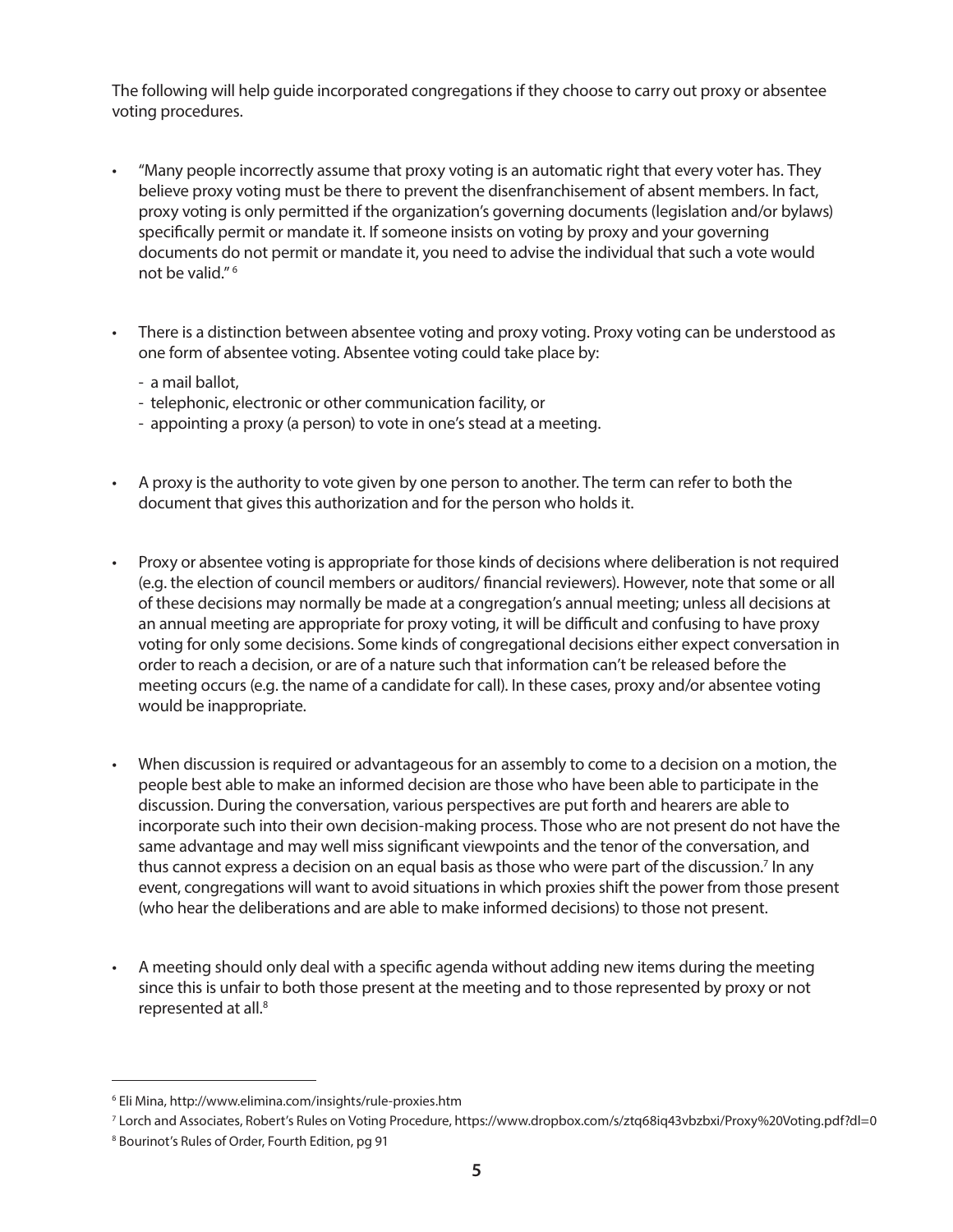## **Proxy Voting Guidelines**

• The following example can be used to appoint and authorize a proxy vote:

The undersigned Member of <NAME OF CHURCH> hereby appoints \_\_\_\_\_\_\_\_\_\_\_\_\_\_\_\_\_\_\_\_as the proxy of the undersigned to attend and act at the Meeting of Members of the said Church to be held on the \_\_\_\_ day of \_\_\_\_\_\_\_\_\_, 20\_\_, and at any adjournment(s) thereof in the same manner, to the same extent, and with the same power as if the undersigned were present at the said meeting or such adjournment(s) thereof.

Dated the \_\_\_\_ day of \_\_\_\_\_\_\_\_\_, 20\_\_ Signature of Member \_\_\_\_\_\_\_\_\_\_\_\_\_\_\_\_\_\_\_\_\_\_

- Due to the nature of the church being a non-share organization, it is inappropriate for a non-member to be or hold a proxy since the nature of the organization is primarily in the interest of its members. The Bylaws should make it clear that the proxy holder must be a voting member of the congregation.
- The notice for the meeting needs to include a reminder that members have the option to vote by proxy, provided that the proxy represents no more than one member (in addition to him/herself, if the proxy is also a member) at such meeting. The notice would also provide information regarding by what date and to whom the proxy form is submitted.
- Note also, that when one appoints another as a proxy to vote on one's behalf, one surrenders any control to the proxy such that the proxy may vote responsibly according to his/her own conscience.
- A proxy may be scrutinized by the secretary and its validity ultimately determined by the chair of the meeting.9
- Some form of procedure should be agreed upon so that all are confident that proxies are valid and handled appropriately during voting.
- The report of the result may indicate the number of votes that were determined by proxy.
- A proxy may be revoked by giving a written statement to the chairperson of the meeting before the meeting begins.

#### **Note:**

Quorum for congregational meetings: A majority of those entitled to vote at a meeting, present in person or by proxy, constitutes a quorum, unless otherwise provided in the by-laws.10 Despite this, congregations might keep in mind that proxy voting can discourage attendance. Members' presence and voice can help the assembly reach a well-rounded decision.

<sup>9</sup> Bourinot's Rules of Order, Fourth Edition, pg 89

<sup>10</sup> Bourinot's Rules of Order, Fourth Edition, pg 89